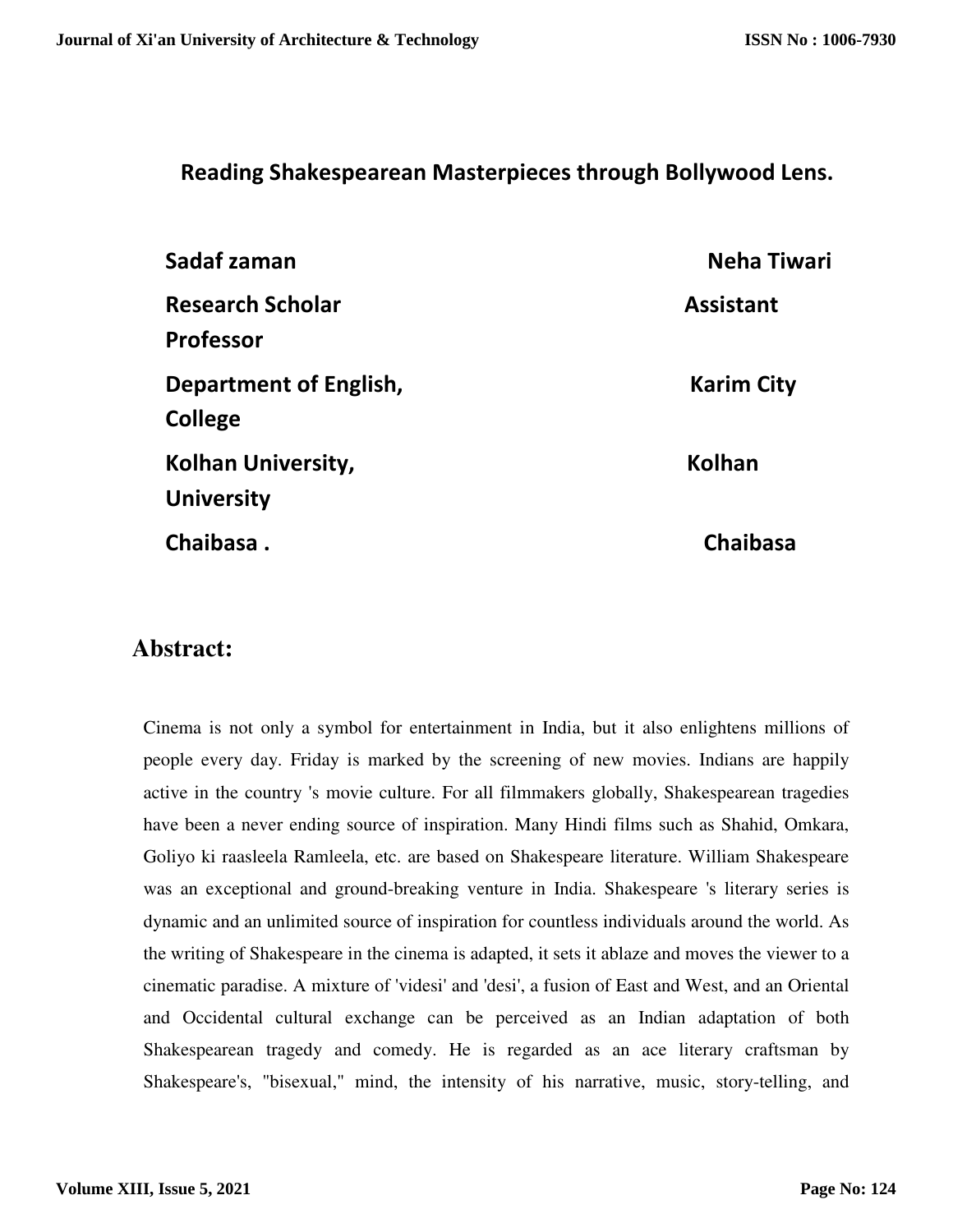innovative sensibility. This research is an attempt to understand the contribution of Hindi cinema to the Shakespeare novel. And we can understand the main theme of the story easily. What the writer wants us to share. We can know and understand the novel's main theme.

# **1) Introduction:**

Also known as Hindi cinema, which is located or we can say mainly run from Mumbai (MH) India, is the Indian Hindi language film industry (Bollywood). Hindi movies conquer 43% of the net box office and the remaining 57% are conquered by movies focused on Tamil , Telugu or other regional languages. The first Hindi film produced by Dada Sahib Phalke was Raja Harishchandra. The first sound movie was made by Ardeshir Iranii, named "Alam Ara", the first movie in colour was Kisan Kanya. Talking about, the most famous English writer Shakespeare and his work he wrote thirty-eight plays, 154 sonnets and two epic poems. Shakespeare acquired the Parsi Theatre from the Hindi Cinema. Between 1870 and 1940, the Parsi theatre built to adapt Shakespeare to India. With gimmick and plot, Parsi stage dramatist recreated his emotions, they draft it so well that the main theme of the drama is not changed and people can easily understand and entertain themselves. In Hindi cinema, Shakespeare's long background is a versatile instrument in the hands of directors who, through a Shakespearean lens, convey Indian thought in a global community. It has been 450 years since he passed away, but people still remember him. Only because of his works, his plays stimulated filmmakers from so many generations across the world through his unique and creative ideas. He is, in nature, very general. Each character is divided sharply and has universal appeal. His dialogue is based on people's rational discussions. We may say, in short, that his plays are a reflection of real life. So people are becoming engaged in it.

 In India, Hindi cinema holds Shakespeare alive, depicting his work in various ways. Shakespeare was introduced to the Indian subcontinent by colonialism. The vast history of colonial dominance in India extends to cultural supremacy. In India, the colonial system of education was packed with western texts, including Shakespeare. A host of Indian writers from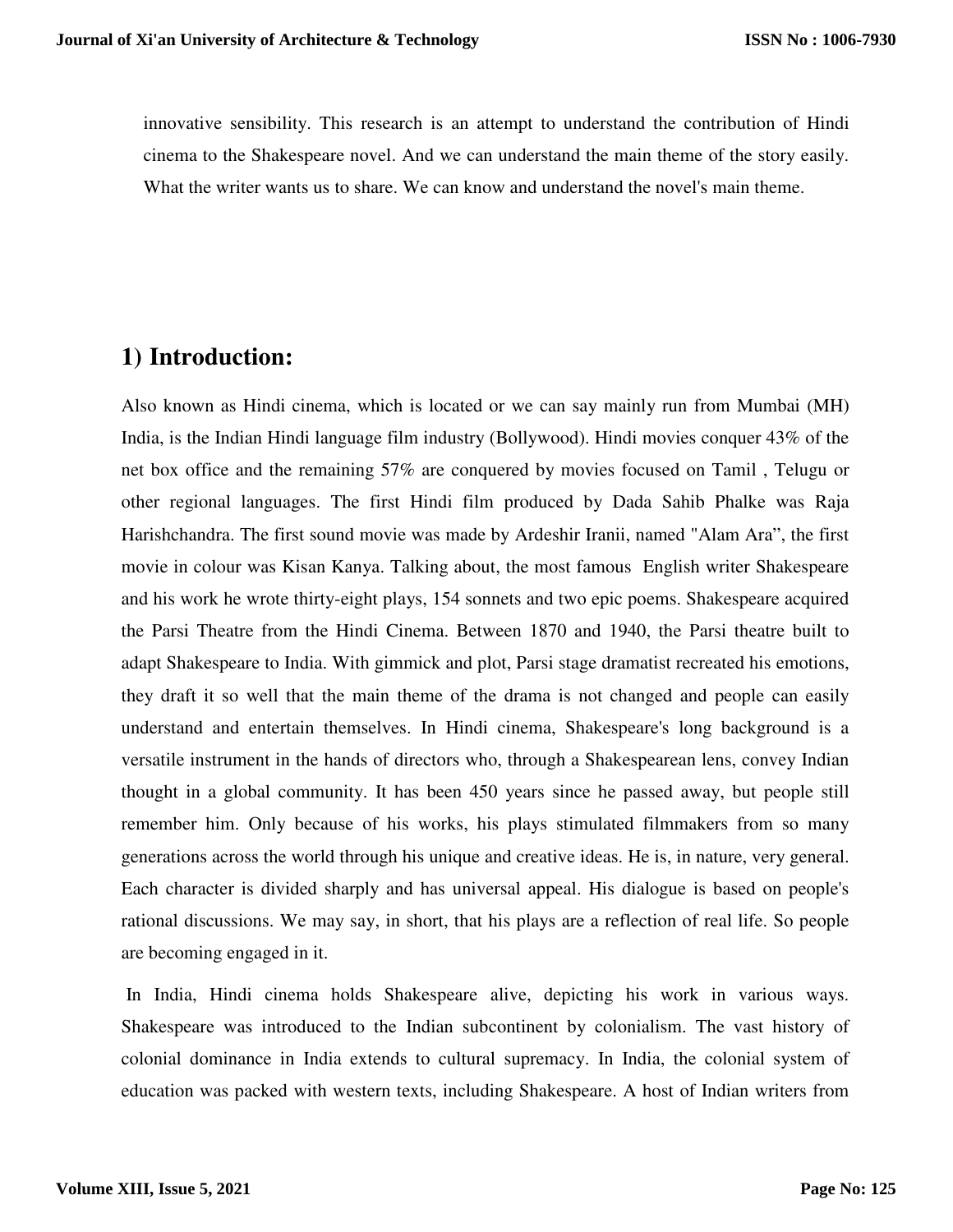every major Indian language have written about his works, translated and adapted them, and/or been inspired by them like, Pammal Sambanda Mudaliar, Gopal Ganesh Agarkar, Vrinda Karandikar, Kavalam Narain Panikkar, Kainikkara Kumara Pillai, Rabindrananth Tagore, His definition of family relationships, same-sex relationships, generational disputes, the twin or double idea, gender, women, masculinity ideas, friendship, the outsider, the racial other, crime, war, emotions, empire idea, nation idea, kingship, good governance, politics , law, order, chaos, disguise, appearance and fact, environment, landscape, geography, supe. By and large, over the years, Bollywood has become associated with Indian popular culture, and it simultaneously reflects and forms the country's consciousness. In its temperament, with song and dance, love triangles, comedy, melodrama, star-crossed couples, angry parents, conniving villains, convenient coincidences and mistaken identities, Bollywood can be said to be bluntly Shakespeare-esque. Yet in the practice of adaptation, even in a vast cultural industry, the Bard of Avon is often left unaddressed. Nevertheless, recent Bollywood productions, such as the film Maqbool by the Bollywood director Vishal Bhardwaj (released in 2004; based on Shakespeare's Macbeth adaptation), Omkara (released in 2006; "Based on Shakespeare's Othello adaptation), Issaq by director Manish Tiwari (released in 2012; based on Shakespeare's Romeo and Juliet adaptation),Karamyogi by Malyalam film director VK Prakash (released in 2012; based on Shakespeare's Hamlet adaptation) have departed from their predecessors' "blatant plagiarism" and mentioned Shakespeare as the source text or inspiration. /\*+56689

#### **2) Literature Review**

Shakespeare is easy to see as solely one of India's legacies of colonial era. But his prominence in Hindi cinema is not just the culmination of the Minute on Indian Education by Thomas Macaulay (1835), in which the colonial official infamously asserted that a single shelf of a good European library is worth all of India and Arabia 's native literature. It also has a significant amount to do with philosophical resonances between the outstanding craft of Shakespeare and the cultural diversity of India that focalize on one concept: masala.

Movie by Habib Faisal, Ishaqzaade (2012), loosely based on Romeo and Juliet, features a remarkable item number, Jhalla Walla. Who can forget humiliating lines like Aashiqon Main Jis Ka Title Titanic and Kehte Rahe/ Woh Fatichar ek lesson Mein Fail Ho Gaya from Jisko Mohabbat Ka Teacher? Jhalla Walla 's overwhelming observation is that words stray across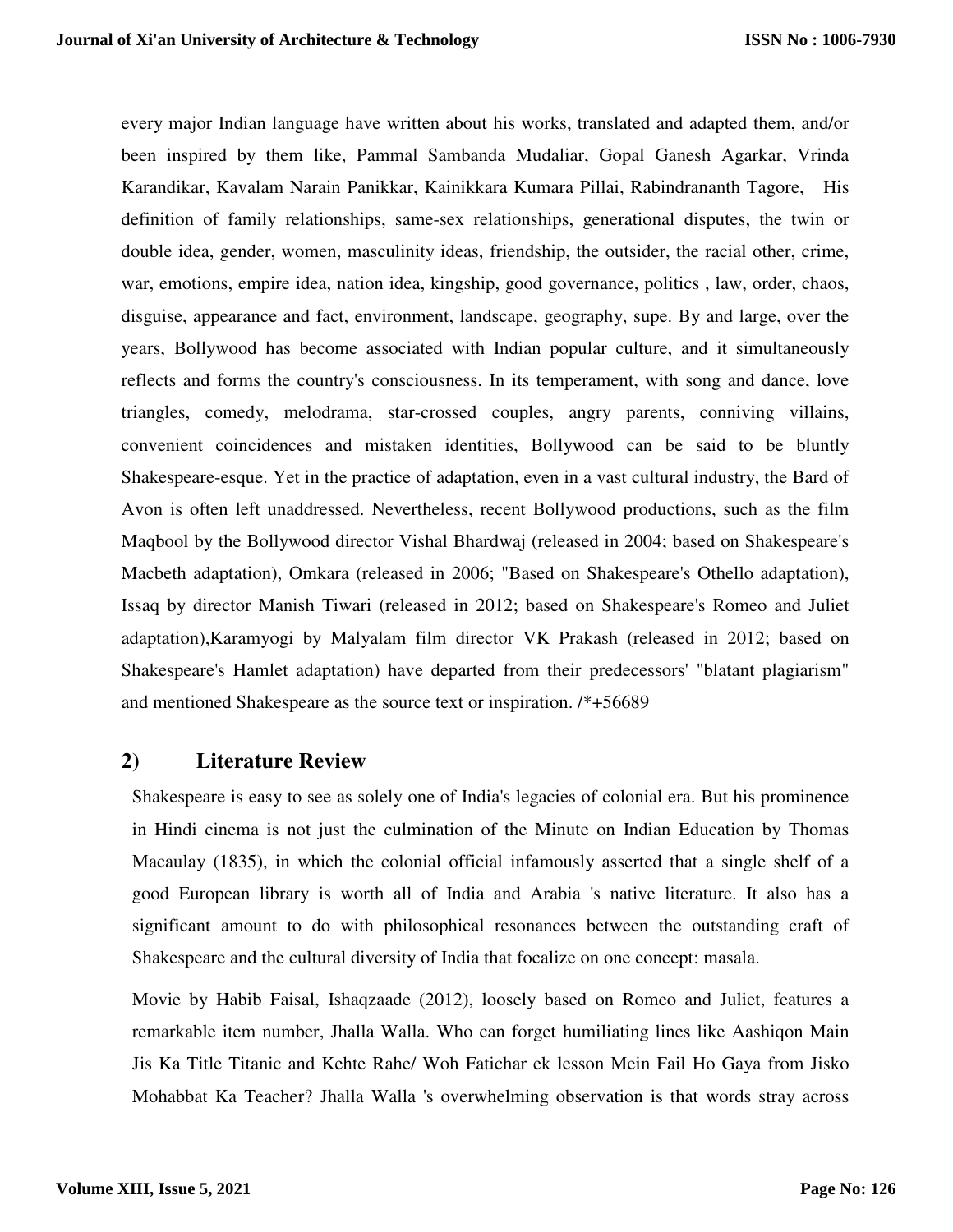boundaries and romanticize strangers from banned households. The climactic declaration of love of the song goes through four languages, from Hindi to English ('Mera Hero') to Urdu ('Mera Aashiq') to Persian/Arabic ('Mera Majnu') and finally to Hindi and Urdu ('Mera Saiyaan'). Such puns and swerves, refusing to reside within the limits of any single pure expression, create a soundscape in which members of the audience can subliminally celebrate the resistance of desire to tradition and convention, such as expression. Much as the same expression can fit words from different languages, a Hindu Romeo and a Muslim Juliet can fall in love with each other. And this is the location where the lyrics of Jhalla Walla are most Shakespearean. If Romeo and Juliet are about forbidden love, it's not just love between a man and a woman, it's love between supposedly various languages as well.

### **3) Aims of this paper:**

The aim of this paper is to systematically review the literature of Shakespeare's some of the very famous contribution to Indian cinema.

### **4.1) Adaptation of Macbeth by Vishal Bhardwaj in the movie Maqbool**

If the works of Shakespeare are the epitome of English literature, then the epitome of adaptive cinema is Vishal Bhardwaj's Maqbool. In this adaptation of Macbeth by Indian writer-director Vishal Bhardwaj (Makdee), Shakespeare 's classic tale of selfishness and ambition is transplanted across Mumbai's criminal underworld. The tale follows Maqbool (Macbeth: Irfan Khan), Abbaji's right-hand man (King Duncan: Pankaj Kapoor)-Mumbai 's most dominant and prominent gang lord. The leading character of Nimmi , Abbaji's mistress ( Lady Macbeth: tabu) falls in love with Maqbool and instigates him to kill Abbaji and take over his empire. What they did not expect was that remorse and loyalty to Abbaji would emerge.

# **4.2) A portrayal of Shakespeare's Comedy of Errors in the movie "Angoor" by Gulzar**

Angoor is regarded as one of the finest Hindi comedy films of all time. With their twin sons, whom they call Ashok, Raj Tilak and his wife are on a vacation. They look the same, according to Mr. Tilak, so their names should be the same One day, with his wife and children, Raj Tilak is on his way, Taj Tilak has found another pair of identical twins in the middle of the way that he adopts and calls Bahadur (Deven Verma). Both twins called the same 'Bahadur' also have time.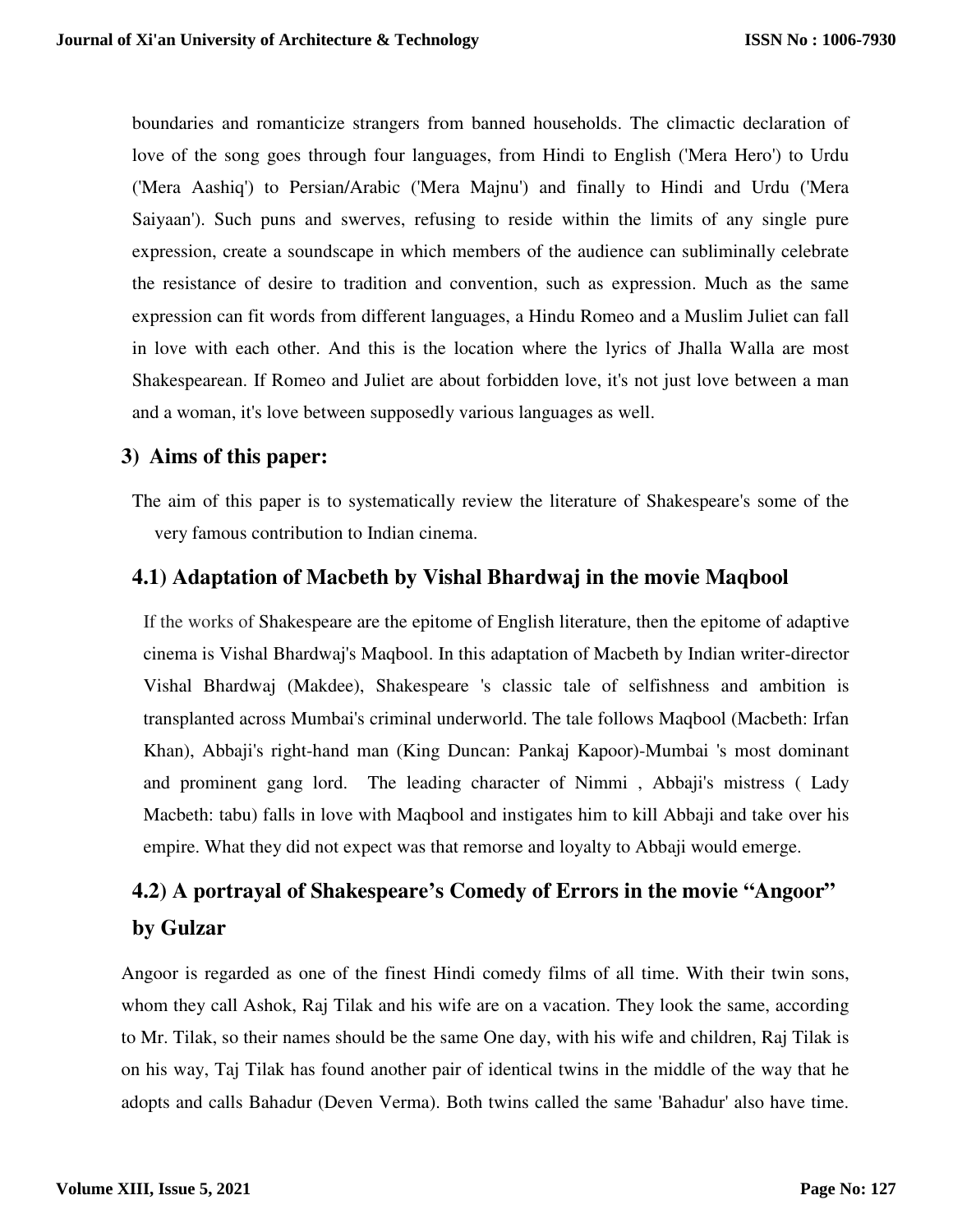This extended family would soon be split by an unfortunate accident, with each parent having one child each. A few years later, Ashok (Sanjeev Kumar) is married to Sudha (Moshumi), and Prema (Aruna Irani) is married to Bahadur (Deven Verma). They're all staying together with Sudha 's sister, Tanu (Deepti Naval). The other Ashok, a detective novel perpetrator, enters their lives and that of all the town folk, and Bahadur, a bhang lover. There are now two Ashoks and two Bahadurs in the same area.

# **4.3) Othello from the lenses of outstanding director Vishal Bhardwaj in the award-winning movie "Omkara".**

This tale shows the "Othello" of Shakespeare transplanted to gritty modern India. The politician Rajan Tiwari (Roderigo / Deepak Dobrial) Bhaisaab (Duke of Venice / Naseeruddin Shah) firmly arms the locals into following his boss, Omkara (Othello/ Ajay Devgan) Eventually, Omi himself enters politics and appoints Kesu (Cassio/ Vivek Oberoi), one of his assistants, to fill his position. This attracts Langda's envy (lago / Saif Ali khan), and he hatches a plan of revenge. In the mind of Omi, Langda plants seeds of doubt about the faithfulness of Omi's new bride, Dolly (Desdemona / Kareena Kapoor). 2007 marks the 385th anniversary of Othello's first publication. It can be said that the movie Omkara is on the global theme of suspicion kills. Some may presume that the director, rather than Othello, had liberally borrowed themes from Hindu epics, such as Ramayana (suspicion of the wife and listening to false counsel) and Mahabharata (money and power politics). For those that haven't read Othello, however, they are bound to enjoy the film more, as the ending would surprise them.

### **4.4) Hamlet as Om in taking revenge in bollywood's Om Shanti Om**

At its core, Hamlet is about avenging the death of a loved one in the most melodramatic way. It's possible. It follows that, therefore, when making a film whose primary objective is to copy the melodramatic trend of Bollywood will simply decide to rewrite Hamlet. But Hamlet does not lend itself well to happy endings in song and dance sequences where almost everyone happily ends up in love or even alive! Without love, how can we mock Bollywood. A narrative and a joyful ending? As we are reminded by Om Shanti Om: Hamare 's main film ... agar thik na ho to vo end nhi; image abhi to see Shakespeare as just one of India's legacies of British colonialism. But his prominence in Hindi cinema is not just the culmination of the Minute on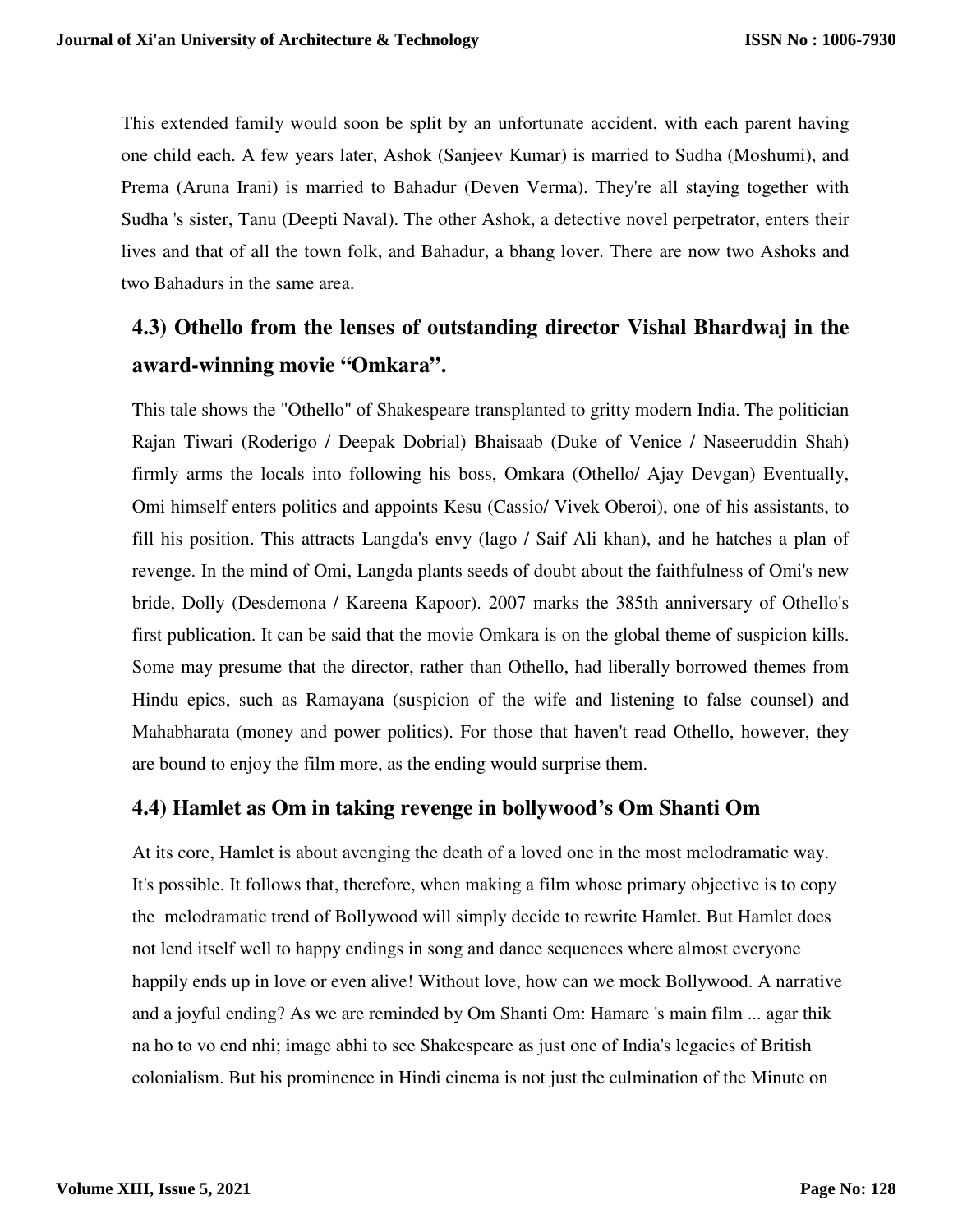Indian Education by Thomas Macaulay (1835), in which the colonial official infamously proclaimed that a single shelf of a good European library is worth all of India and Arabia 's native literature. It also has a remarkable amount to do with philosophical resonances between the extraordinary craft of Shakespeare and the cultural forms of India that converge on one concept: masala. (In our films ... if it's not happy, then it's not the end) Baaki hai ... The answer: we're trying to remake it.

Instead of Hamlet taking vengeance for the murder of his father, we have Om taking revenge for his beloved Shanti 's murder. Put in a back story (one thing I love about Bollywood is that character growth is very rarely taken for granted), a little rebirth and more than a range of clever references to Bollywood in the 60s, so we've got a script!

### *4.5) Dil Bole Hadippa!* **And** *The Twelfth Night*

Dil Bole Hadippa! The Shakespearean comedy is pure. This movie's story line is amazing, where a girl tries to prove her caliber in the world of men by pretending to be male. Yet finally, they fall in love. Hadippa Dil Bole! This is achieved by bubbly Punjabis and unnecessary ethnic pride with over-decorated trucks.

### *4.6***) Romeo and Juliet's portrayal in Ishaqzaade,**

 Romeo and Juliet 's new adaptation is in the form of ISHAQZAADE, set up against the cultural context of the Hindi hinterland where the weapons still run the roost and it is the ability to take it out and fire it that defines a person's social status in society. This adaptation of Romeo and Juliet had a twist and turn of its own. Unlike its predecessors, Ishaqzaade 's writers hold the basic story the same

### **4) Conclusion**

Even though Shakespeare has not contributed directly to Indian Cinema. The cinematization of William Shakespeare's plays in India by Glocal was an exceptional and ground-breaking venture. While India has social diversification, Shakespeare, who is very much alive today irrespective of caste , religion, creed or language, is remembered for his character. He wrote 450 years earlier approximately but his craft looks so fresh and new to present audience which is really a commendable work.

### **Work Citied:**